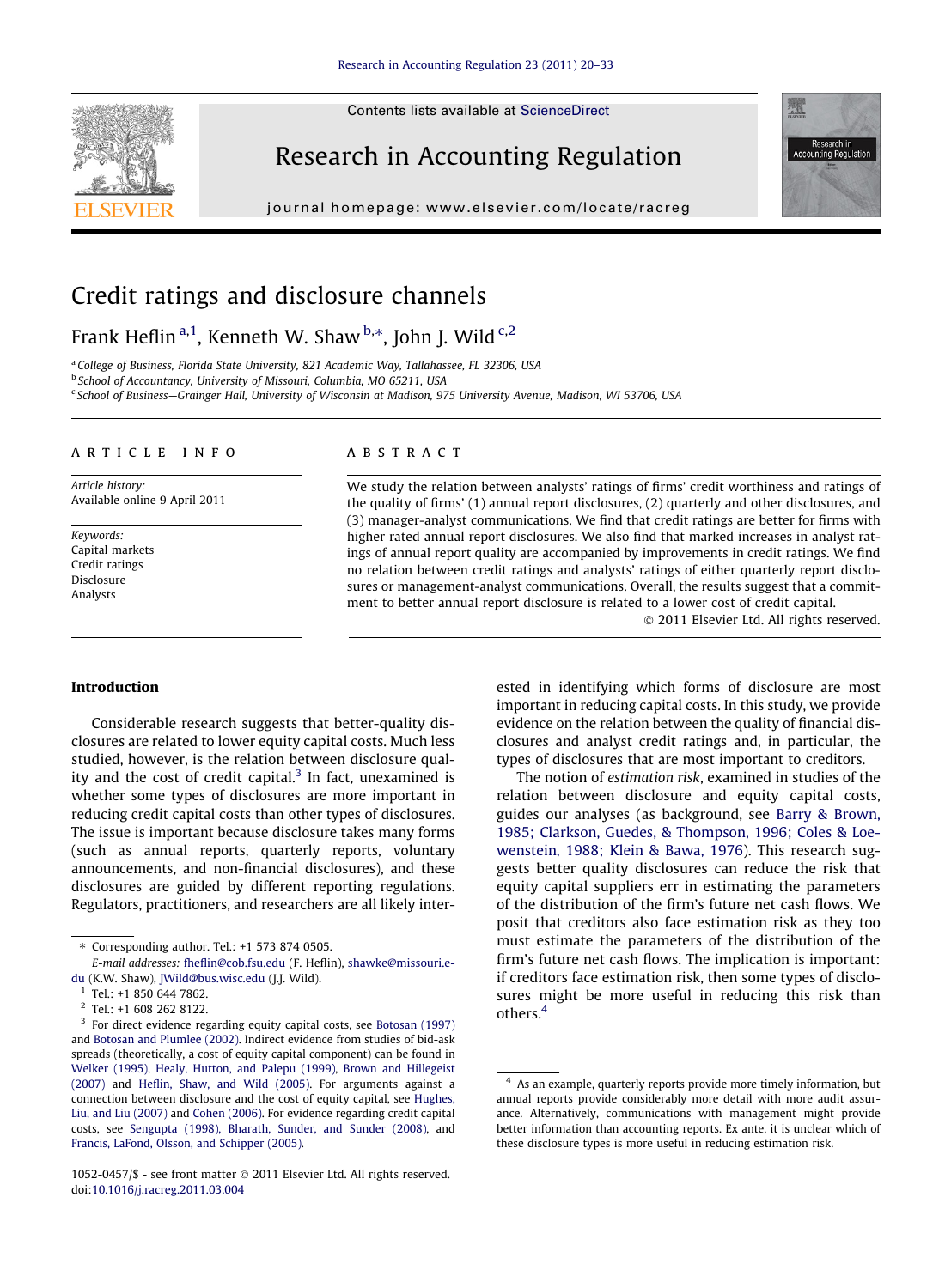We proxy the cost of credit capital with Standard & Poor's (S&P) long-term issuer credit ratings.<sup>5</sup> We measure the quality of firms' disclosures with financial analysts' ratings of the quality of firms' (1) annual reports, (2) quarterly reports and other information, and (3) management-analyst communications.6 Accounting regulations differ across these alternative disclosure channels: annual reports are audited by independent auditors and managers face many decisions regarding how to satisfy the annual report's disclosure requirements. Quarterly reports (and other information) require that managers construct disclosures about far fewer items and the disclosures are unaudited. Currently, management-analyst communications are guided by Regulation FD, but as our sample period predates Regulation FD, our results speak to a more unregulated environment for managementanalyst communications.

The results reveal several important new findings. First, we find that firms with higher-rated annual report disclosures have better credit ratings. We also explore, motivated by arguments in [Healy et al. \(1999\),](#page--1-0) how changes in disclosure relate to changes in credit ratings. Those results reveal that improvements in annual report quality are associated with improved credit ratings. We find no relation between credit ratings or changes in credit ratings and the quality of either quarterly report information or management-analyst communications.

Our paper has potential regulatory implications. Of long-standing concern to accounting regulators is what disclosures should be required in financial reports (beyond the basic financial statements). Our results suggest that regulations aimed at improving the disclosures by firms with low-quality annual report disclosures would be of interest to creditors. Our (lack of) results concerning quarterly and other disclosures could be because quarterly and other disclosures are unaudited and therefore credit raters do not believe they are reliable enough for their purposes. If so, regulators could perhaps improve the usefulness of quarterly and other disclosures to creditors with steps that enhance the disclosures' reliability. Another potential explanation is that quarterly and other reports do not currently contain information that credit raters are interested in, but could contain such information if regulators required it. Alternatively, credit raters may be simply uninterested in quarterly and other disclosures, regardless of their reliability. If so, regulator efforts to improve quarterly and other disclosures would likely be of little interest to creditors. This is an area that could be fruitful for future research.

Our study provides several additional contributions. First, we enhance understanding of credit ratings and the credit ratings process. Understanding credit ratings is particularly important in light of recent criticisms of the major credit ratings agencies.<sup>7</sup> This study extends continuing research on the determinants and consequences of bond and credit ratings; recent examples are [Avramov, Chordia, Jost](#page--1-0)[ova, and Philipov \(2007\), Livingston, Naranjo, and Zhou](#page--1-0) [\(2007\), Boot, Milbourn, and Schmeits \(2006\)](#page--1-0), [Bhojraj and](#page--1-0) [Sengupta \(2003\)](#page--1-0), [Dichev and Piotroski \(2001\),](#page--1-0) and [Kliger](#page--1-0) [and Sarig \(2000\)](#page--1-0). Importantly, our results suggest credit rating agencies recognize differences in annual report quality, providing economic incentives for firms to provide highquality annual report disclosures. While our analyses are based on the arguably more rules-based reporting regime under US GAAP, these economic incentives would likely also motivate high-quality reporting under a more principlesbased regime.

Second, while prior research (such as [Bharath et al.,](#page--1-0) [2008; Sengupta, 1998](#page--1-0)) suggests better disclosures are associated with lower credit capital costs, our study documents which type of disclosure is related to lower credit capital costs. Understanding the factors that influence credit ratings, and in particular, the inputs credit raters utilize may help regulators refine regulation of credit raters, may help investors better understand ratings, and can provide insights into methods by which firms might access credit capital at lower cost. Knowledge of the type of disclosure that reduces the cost of credit capital (1) is of interest to managers, as it provides insights into methods by which firms can potentially access credit capital at lower cost, (2) can aid regulators in developing accounting and capital market regulations, and (3) can help researchers better model and empirically investigate the role of accounting information in the cost of capital (see [Verrec](#page--1-0)[chia, 2001\)](#page--1-0).

Third, this study is the first to document that sustained increases in disclosure quality are associated with credit rating improvements. As [Healy et al. \(1999\)](#page--1-0) emphasize, the lack of theoretical development regarding accounting disclosures and capital costs makes specifying and interpreting cross-sectional analyses difficult. Importantly, both our ''levels'' and ''changes'' analyses support the dominance of annual report quality, relative to the other disclosure types we consider, in reducing credit capital costs.

Fourth, our results extend prior research on disclosure channels. Both our results and those in [Botosan and Plum](#page--1-0)[lee \(2002\)](#page--1-0) suggest that high quality annual report disclosures can lower the cost of capital (credit and equity respectively), while higher quality management-analyst communications have no impact on the cost of either equity or debt capital. Nonetheless, separate analyses of the costs of debt and equity capital and their relations with disclosure are important because the factors influencing

 $5$  While this is an indirect measure of credit capital cost, it allows a larger sample collected over a longer time-span than previous research (such as with [Sengupta, 1998\)](#page--1-0). Also, existing research (e.g. [Ederington, Yawitz, &](#page--1-0) [Roberts, 1987; Liu & Thakor, 1984; Ziebart & Reiter, 1992\)](#page--1-0) suggests strong relations between credit ratings and both interest rates and debt yields. In sensitivity tests we employ yield spreads on new debt issues with similar results.

 $^{\rm 6}$  There are other types of disclosures which these ratings do not capture. However, use of these ratings allows a much larger sample size over a longer time period than if we developed our own ratings of various disclosures. Further, these disclosure ratings have been used in considerable research, and so seem likely to capture meaningful variation in disclosure quality.

<sup>7</sup> Credit rating agencies have been criticized for failing to accurately portray the credit risk of several companies that suffered financial trauma and collapse during the first half of the 2000's (see the [SEC U.S. Securities,](#page--1-0) [2003](#page--1-0) staff report for a discussion) and, more recently for failing to accurately portray the credit risk of subprime mortgage investment vehicles (see [Verschoor, 2007\)](#page--1-0).